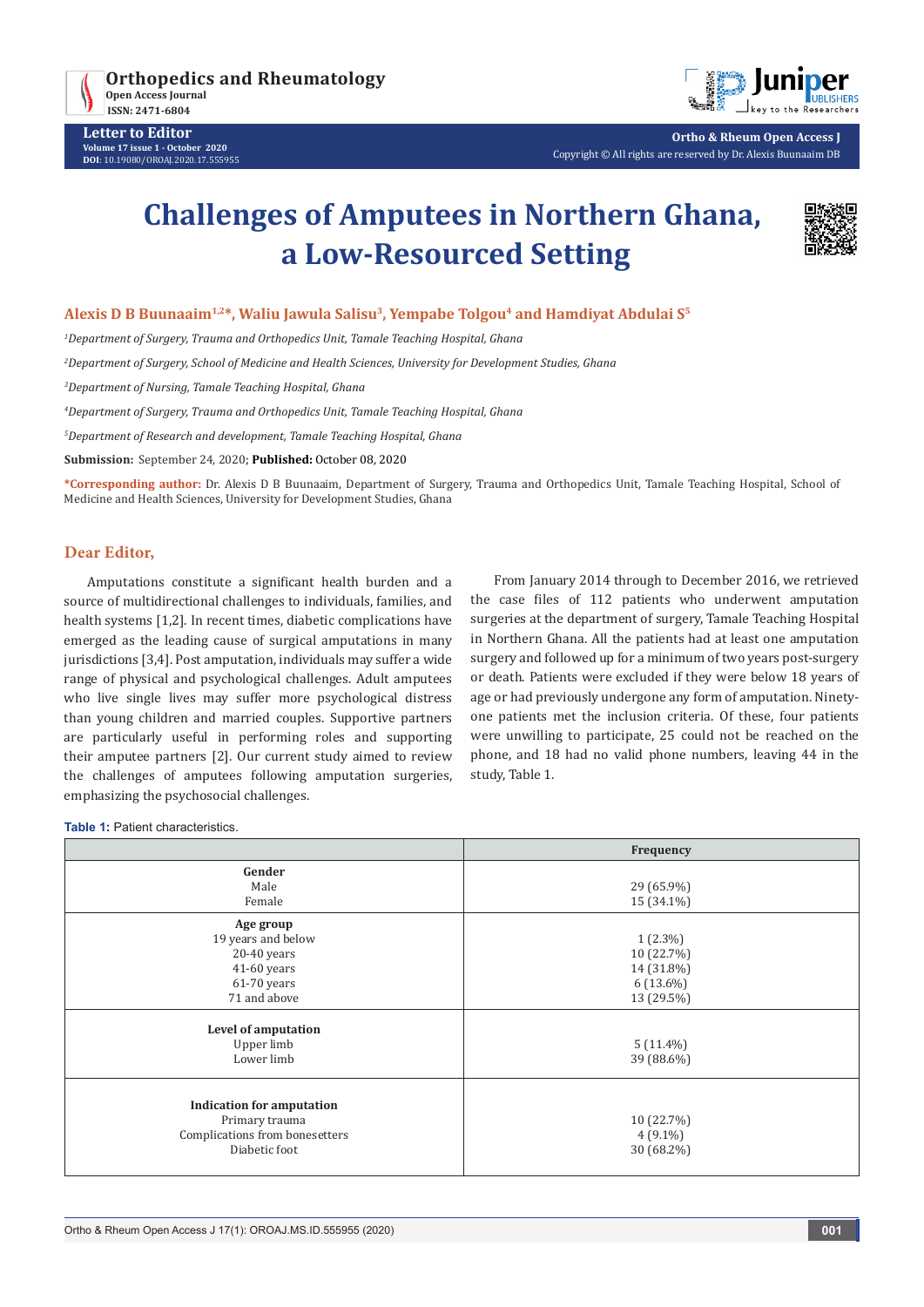The study had ethical approval from the ethical review board of Tamale Teaching Hospital.

We designed a questionnaire based on previous literature to assess the patient's general condition, including psychosocial issues post-surgery. Before commencement, the questionnaire was sent to two orthopedic surgeons for evaluation and inclusion of opinions—some adjustments were made afterward. Follow up telephone interviews were conducted using the self-developed questionnaire. First, the researchers introduced themselves and informed the patient/relative about the objectives of the study. Then, patients were asked if they were willing to participate. Those who gave consent and willing to participate were asked to respond to the questions objectively.

The data were analyzed using the Statistical Package for Social Sciences version 24. Only descriptive statistics were performed to highlight the frequencies and means of the variables. Fifteen (34.1%) out of the total 44 were women. The ages of the participants ranged from 19 to 86, with 13 (29.5%) being above 70 years of age. Most of the patients, 39 (88.6%), underwent lower limb amputations. The main indications for surgery were diabetic complications 30 (68.2%) and trauma 10 (22.7%). At the time of the follow-up, 14 (31.8%) of the patients had sadly died. Of the remaining 30 (68.2%) who were alive, the majority 22 (73.3%) confirmed that they could move around and carry out their usual activities post-surgery. Five (16.7%) reported that they felt pain in the missing limb and amputation site. However, only 8 (26.7%) used prosthesis. The main reason the majority 16 (53.3%) cited for non-usage of the prosthesis was that they could not afford it. Others 8 (26.7%) indicated that they did not know where to access prosthesis. Regarding the psychosocial dimension, 17 (56.7%) agreed that they usually have memories of the incidents that led to their amputation surgeries. Also, 13 (43.3.5%) indicated that they had withdrawn from participating in most social activities since they last had their surgery done. 12 (40%) participants agreed that their sexual life had been affected negatively by the surgery.

This brief analysis describes the challenges of surgical amputations and highlights the psychosocial effects patients experience post-amputation in a low-resource setting. Diabetic complications were disturbingly high among the study population, leading to a correspondingly high incidence of lower limb amputations. As a leading cause of non-trauma related amputations, diabetic complications impose a significant socioeconomic burden and contribute to a reduced quality of life among patients [5]. In this study, many participants died, affirming the devastating effects of diabetic complications, even

post-surgery [6]. The rate of prosthesis usage among the study participants was low, confirming postulations in a previous study that access to prosthesis usage in most developing countries is limited [7].

The findings show that most participants are troubled by a range of psychosocial challenges arising from amputations. This could be due to the high number of participants being adults since their daily routines would be affected negatively. And possibly, the lack of psychological rehabilitation, which could lead to posttraumatic stress disorder (PTSD). This is in line with the findings of previous studies that show the challenges of psychological problems among amputees [1,8]. Also, since prosthetic use was minimal among the participants, a high degree of psychological challenges is expected.

Diabetic complications are fast becoming significant causes of amputation surgeries in the current study setting. Although prosthesis provides physical support and increases limb function, usage was minimal among the participants, mainly due to financial difficulties and lack awareness, and limited accessibility. This could have led to the widespread psychosocial burden in the study participants with the seemingly emerging PTSD. To minimize such debilitating effects on amputees, hospitals must set up rehabilitation centers to assist in the adaptation process for amputees.

#### **References**

- 1. [Sahu A, Sagar R, Sarkar S, Sagar S \(2016\) Psychological effects of am](https://www.ncbi.nlm.nih.gov/pmc/articles/PMC5248418/)[putation: A review of studies from India. Ind Psychiatry J 25\(1\): 4-10.](https://www.ncbi.nlm.nih.gov/pmc/articles/PMC5248418/)
- 2. [Emotional and Psychological Reactions to Amputation Physiopedia](https://www.physio-pedia.com/Emotional_and_Psychological_Reactions_to_Amputation)  [\(2020\).](https://www.physio-pedia.com/Emotional_and_Psychological_Reactions_to_Amputation)
- 3. [Apelqvist J, Larsson J \(2000\) What is the most effective way to reduce](https://pubmed.ncbi.nlm.nih.gov/11054894/)  [incidence of amputation in the diabetic foot? Diabetes Metab Res Rev](https://pubmed.ncbi.nlm.nih.gov/11054894/)  [16\(S1\): S75–83.](https://pubmed.ncbi.nlm.nih.gov/11054894/)
- 4. [Kim J, Chun D Il, Kim S, Yang HJ, Kim JH, et al. \(2019\) Trends in lower](https://pubmed.ncbi.nlm.nih.gov/31269542/)  [limb amputation in patients with diabetic foot based on vascular in](https://pubmed.ncbi.nlm.nih.gov/31269542/)[tervention of peripheral arterial disease in Korea: A population-based](https://pubmed.ncbi.nlm.nih.gov/31269542/)  [nationwide study. J Korean Med Sci 34\(26\).](https://pubmed.ncbi.nlm.nih.gov/31269542/)
- 5. [Shojaiefard A, Khorgami Z, Larijani B \(2008\) Independent risk factors](https://pubmed.ncbi.nlm.nih.gov/19902045/)  [for amputation in diabetic foot. Int J Diabetes Dev Ctries 28\(2\): 32–37.](https://pubmed.ncbi.nlm.nih.gov/19902045/)
- 6. [Moulik PK, Mtonga R, Gill G V \(2003\) Amputation and mortality in](https://pubmed.ncbi.nlm.nih.gov/12547887/)  [new-onset diabetic foot ulcers stratified by etiology. Diabetes Care](https://pubmed.ncbi.nlm.nih.gov/12547887/)  [26\(2\): 491–494.](https://pubmed.ncbi.nlm.nih.gov/12547887/)
- 7. Buunaaim D B A, Salisu W J, Tolgou Y, Abdulai S H (2019) Trauma-related amputations among children in Ghana. Journal of Surgery and trauma 7(4): 141–146.
- 8. [Kawashita T, Dunnsiri T, Shu S, Tran P, Agustines D \(2019\) Losing Legs](https://pubmed.ncbi.nlm.nih.gov/31911868/)  [to Losing Everything: How Neglecting Holistic Health Devastated a](https://pubmed.ncbi.nlm.nih.gov/31911868/)  [Lower-limb Amputee. Cureus 11\(12\): e6275.](https://pubmed.ncbi.nlm.nih.gov/31911868/)